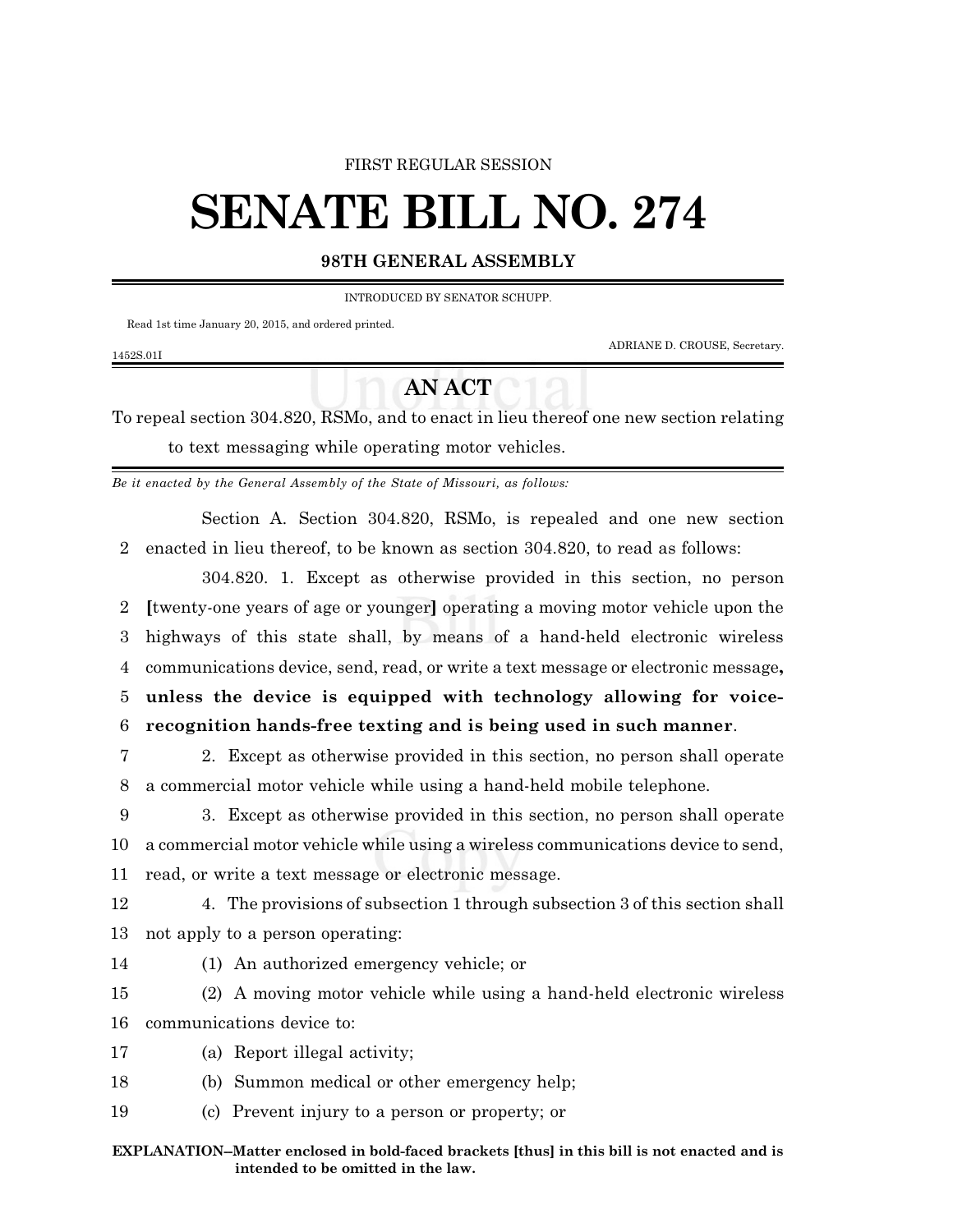(d) Relay information between a transit or for-hire operator and that operator's dispatcher, in which the device is permanently affixed to the vehicle. 5. Nothing in this section shall be construed or interpreted as prohibiting a person from making or taking part in a telephone call, by means of a hand-held electronic wireless communications device, while operating a noncommercial motor vehicle upon the highways of this state.

 6. As used in this section, "electronic message" means a self-contained piece of digital communication that is designed or intended to be transmitted between hand-held electronic wireless communication devices. "Electronic message" includes, but is not limited to, electronic mail, a text message, an instant message, or a command or request to access an internet site.

 7. As used in this section, "hand-held electronic wireless communications device" includes any hand-held cellular phone, palm pilot, blackberry, or other mobile electronic device used to communicate verbally or by text or electronic messaging, but shall not apply to any device that is permanently embedded into the architecture and design of the motor vehicle.

 8. As used in this section, "making or taking part in a telephone call" means listening to or engaging in verbal communication through a hand-held electronic wireless communication device.

 9. As used in this section, "send, read, or write a text message or electronic message" means using a hand-held electronic wireless telecommunications device to manually communicate with any person by using an electronic message. Sending, reading, or writing a text message or electronic message does not include reading, selecting, or entering a phone number or name into a hand-held electronic wireless communications device for the purpose of making a telephone call.

 10. A violation of this section shall be deemed an infraction and shall be deemed a moving violation for purposes of point assessment under section 302.302.

 11. The state preempts the field of regulating the use of hand-held electronic wireless communications devices in motor vehicles, and the provisions of this section shall supercede any local laws, ordinances, orders, rules, or regulations enacted by a county, municipality, or other political subdivision to regulate the use of hand-held electronic wireless communication devices by the operator of a motor vehicle.

12. The provisions of this section shall not apply to: